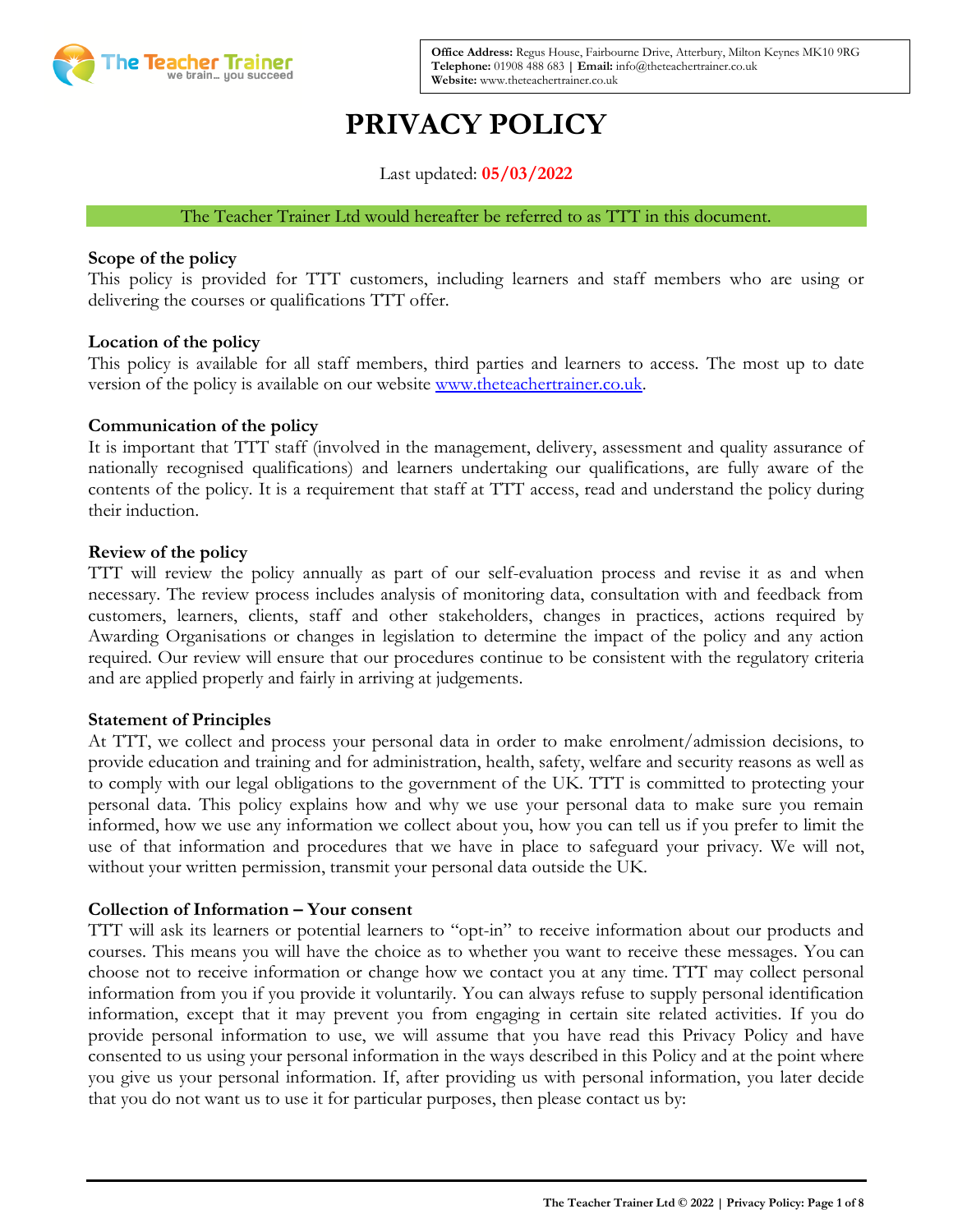

Emailing: [dataprotectionofficer@theteachertrainer.co.uk](mailto:dataprotectionofficer@theteachertrainer.co.uk)

# **Writing to us at our company address:**

The Teacher Trainer Ltd, Regus House, Fairbourne Drive, Atterbury, Milton Keynes MK10 9RG

**Telephone:** 01908 488 683

(Monday to Friday: 9 am - 5.30 pm | Saturday and Sunday: Closed)

We do not store credit card details nor do we share customer details with any 3rd parties for a commercial gain. Your personal information may be used to inform any promotional information sent to you about third parties that are deemed to be relevant to your needs. We may share personal data with other organisations who we work with to provide the service to you. However, these activities will be carried out under contracts which have strict requirements to keep your information confidential and secure. Unless we have your permission, or unless required to do so by law, we will never sell, distribute or lease any personal information to a third party.

# **Questions**

Any questions you have about this policy or how we use your personal data should be sent to: [dataprotectionofficer@theteachertrainer.co.uk](mailto:dataprotectionofficer@theteachertrainer.co.uk) or addressed to: The Data Protection Officer at the postal address given above.

# **About Us**

Your personal data (i.e., any information which identifies you, or which can be identified as relating to you) will be collected and used by TTT. We are a private limited company. We provide a range of teacher training, assessor training and IQA training courses. We specialise in delivering courses online and as a blended distance-learning option. We offer face-to-face classroom-based training as well for our corporate clients.

Our registered company number is 08540014 and we are located at Regus House, Fairbourne Drive, Atterbury, Milton Keynes MK10 9RG. We are registered with the Information Commissioner's Office in the UK and our ICO registration number is ZA018863. For the purposes of the Data Protection Act 2018 and the General Data Protection Regulation (GDPR), the data controller is TTT.

## **What information do we collect?**

## **Personal data you give to us**

We collect data you give to us. For example:

- If you contact us (via website, contact form, subscribing to our newsletter or fill out a form), we may keep a record of that correspondence.
- Personal details (name, date of birth, email ID, address, telephone number, mobile number, education details etc.) when you sign up to a course/qualification agreement
- Organisation Details (your organisation's name, your position, business address, office phone number, etc.)
- Data known as sensitive personal data (ethnicity, additional learning needs, etc.)
- Financial information (payment information such as credit/debit card or direct debit details).
- We may ask you to complete surveys that we use for research purposes, although you do not have to respond to them.
- Details of your visits to our website including, but not limited to, web server statistics, traffic data, location data and details of the web pages and resources that you access.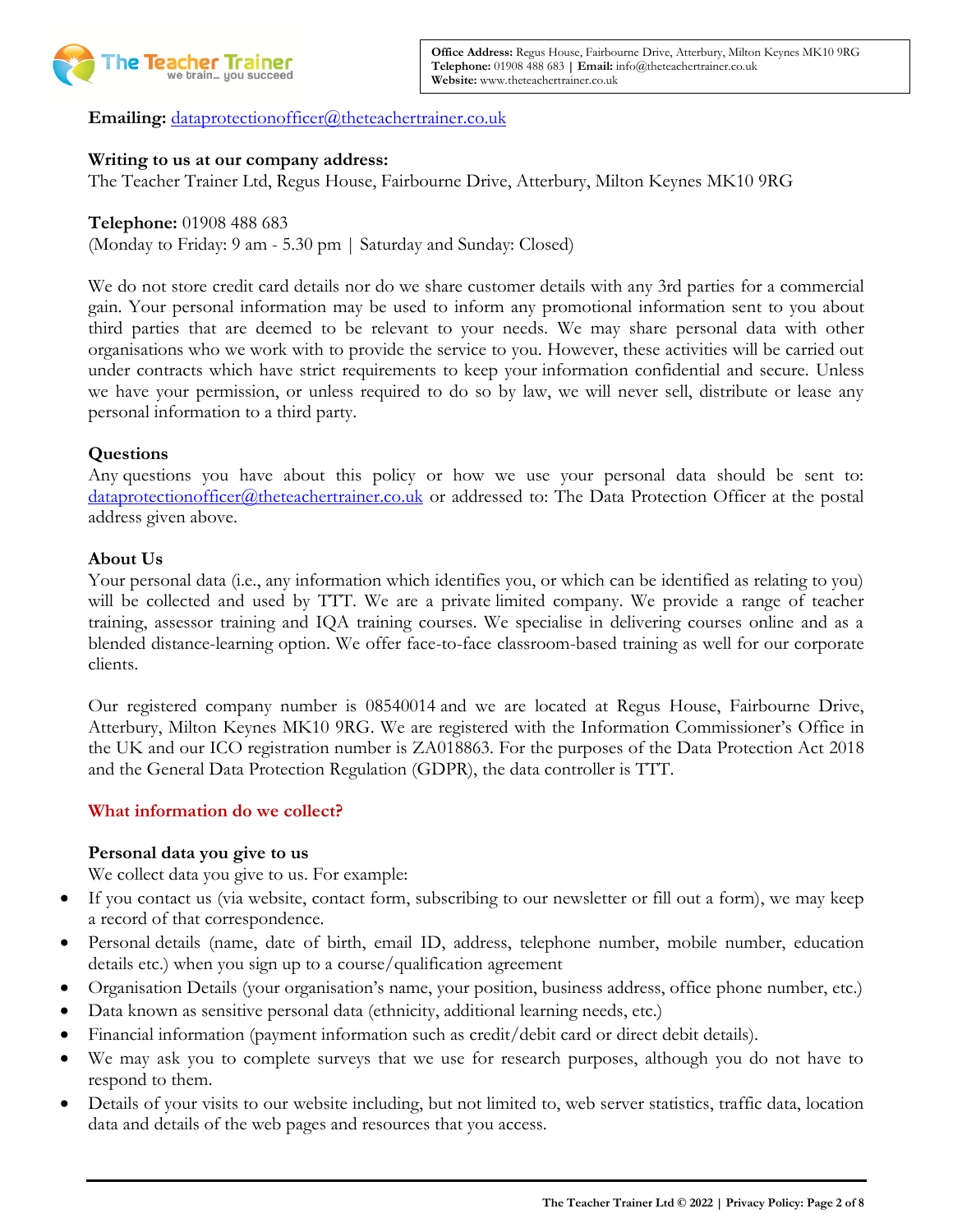

# **Information created by your involvement with TTT**

• Your activities and involvement with TTT create additional personal data, for example, information about your education progress and qualifications. We may analyse your personal data to build a profile which helps us decide which of our communications you might be interested in.

# **Information from other organisations**

- We sometimes receive personal data from other organisations, for example, where they have passed us information about people who are interested in our qualifications and training courses.
- We may collect information from social media where you have given us permission to do so, or if you post on one of our social media pages.
- We may also use other organisations to help us conduct research and analysis on personal data (and this can result in new personal data being created).

## **Sensitive personal data**

• We may collect or store data known as sensitive personal data (such as information relating to additional learning needs or ethnicity). We will do this where we have been asked to do so by official Government Agencies or where the information is needed for the assessment of additional educational support needs. If we do this, we will take extra care to ensure your personal data is protected.

## **Accidents or incidents**

If an accident or incident occurs in one of our training centres or involving one of our employees then we will keep a record of this (which may include personal data and sensitive personal data).

# **How do we use personal information? (Lawful basis for processing your data)**

We only ever use your personal data with your consent, or where it is necessary:

- To enter into, or perform, a contract with you
- To carry out our obligations arising from any contracts entered into between you and us
- To comply with a legal duty
- To protect your vital interests; this means, for example, keeping you safe from harm
- For our own (or a third party's) lawful interests, provided your rights are not affected We will only use your information for the purpose or purposes it was collected for.

## **Administration**

We use personal data for administrative purposes. This includes:

- Receiving payment (e.g., direct debits or payment card details)
- Maintaining databases of our learners and their educational progress
- Performing our obligations under apprenticeship or training contracts
- To allow you to access secure areas of our website (such as 'My Account') when you choose to do so
- Helping us respect your choices and preferences (e.g., if you ask not to receive marketing material, we will keep a record of this).

## **Marketing**

• To provide you with information about our products or services that you request from us or which we feel may interest you, where you have consented to be contacted for such purposes – basically to promote TTT This includes keeping you up to date with our news and offerings.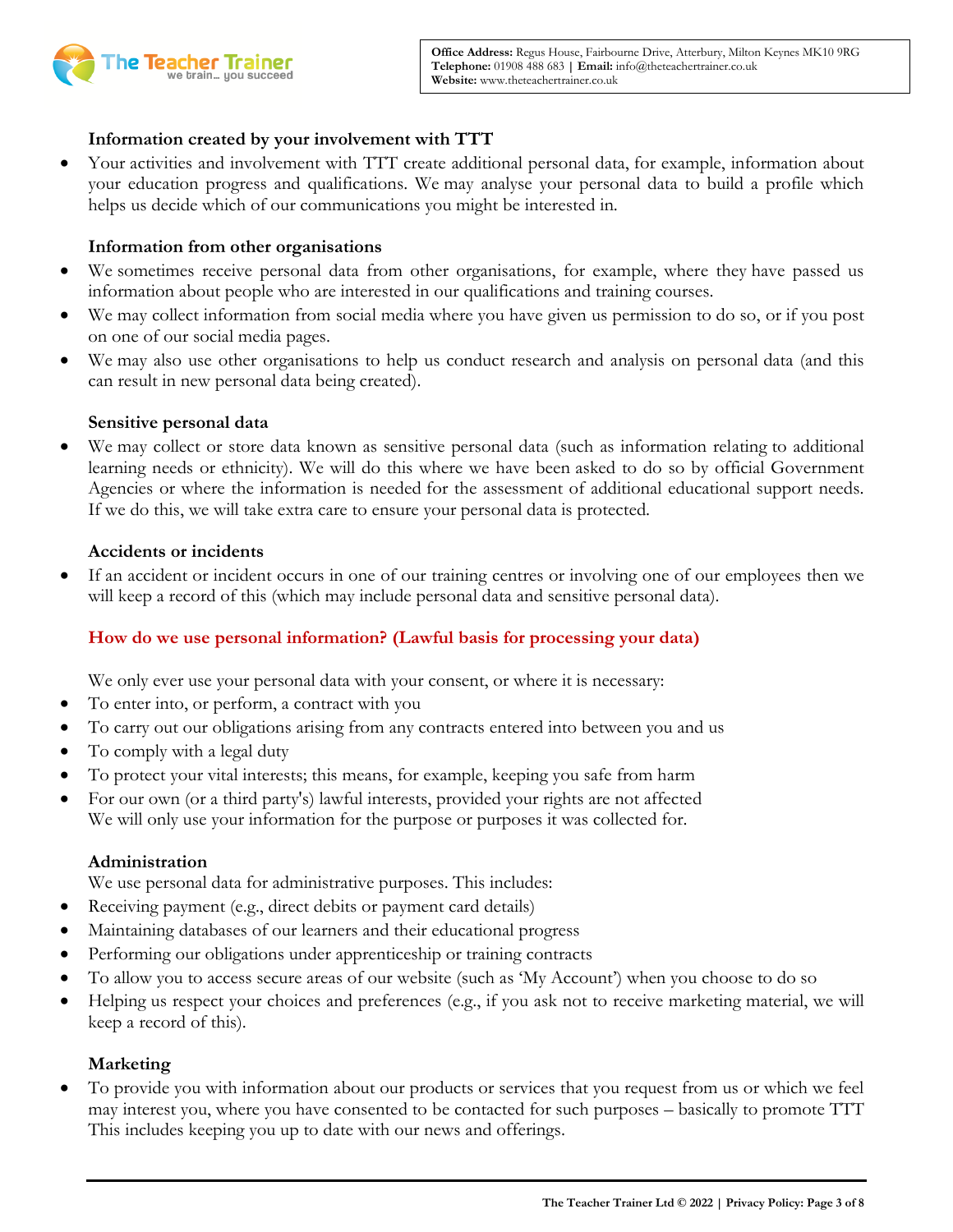

# **Research and Analysis**

- We may carry out research and analysis on the data we hold to understand behaviour and responses and identify patterns and trends.
- We evaluate, categorise and profile personal data to tailor services and communications we send out (including targeted advertising) and to prevent unwanted material from being sent to you.

# **Anonymised data**

• We may combine sets of personal data and change the personal data so that it can no longer be linked to any particular person. This information may then be used to monitor TTT's business performance or to identify trends or patterns within our existing learner database.

# **Disclosing and sharing data**

- We will **never** sell your personal data. If you have opted-in to marketing, we may contact you with information about further opportunities in education.
- We may share personal data with other organisations who provide us with services. For example, we may use an IT supplier to process personal data. However, these activities will be carried out under contracts which have strict requirements to keep your information confidential and secure.

# **Marketing**

• TTT will ask its learners and contacts to "opt-in" for marketing communications. This means you will have the choice as to whether you want to receive these messages.

## **Young people**

All our existing courses, products or services are for people who are  $19+$  in age and so the chances of processing the personal data relating to young people are extremely rare. However, as an education provider, we may have to deal with young people who enquire about courses and training opportunities.

## **How do we protect personal data?**

- All information you provide to us is stored on our secure servers.
- We use appropriate data collection, storage and processing practices and security measures to protect against unauthorised access, alteration, disclosure or destruction of your personal information, username, password, transaction information and data stored on our site.
- Electronic data and databases are stored on secure computer systems, and we control who has access to information using both physical and electronic means.
- Our employees receive data protection training, and we have a set of detailed data protection procedures which personnel are required to follow when handling personal data.
- Where we have given you (or where you have chosen) a password which enables you to access certain parts of our website, you are responsible for keeping this password confidential. We ask you not to share a password with anyone. It is therefore at your own risk.
- Once we have received your information, we will use strict internal procedures and security features to try to prevent unauthorised access. We also keep your information confidential. The internal procedures of TTT cover the storage, access and disclosure of your information.

## **Payment security**

• All electronic forms that request financial data will use secure web technology to encrypt the data between your web browsers and our computers.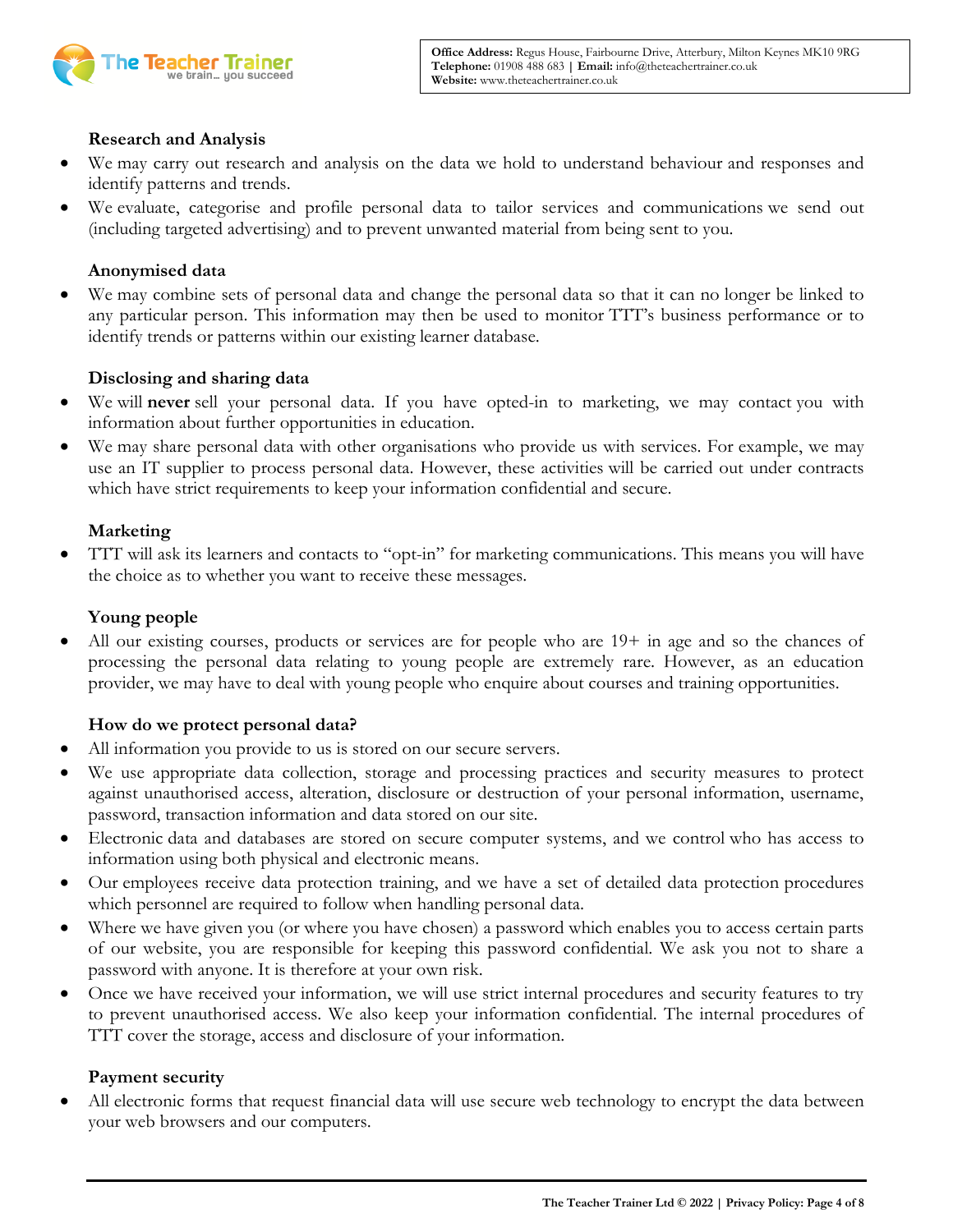

• If you use a credit card we will pass your credit card details securely to our payment provider. TTT Online payment or Card payment agents (e.g., PayPal or Stripe) comply with the payment card industry data security standard (PCI-DSS) published by the PCI Security Standards Council and will never store card details.

# **Storage of personal data**

# **Where is our information stored?**

- TTT's operations are based in the UK, and we store our data within the European Economic Area (EEA).
- However, our email servers or our Learning Management System (LMS) are based in the United States of America which is where the information related to emails or online courses may be stored.

# **How long does TTT Keep information for?**

- We will only use and store information for as long as it is needed for the purposes it was collected for. How long we keep information depends on the information and what it is used for. For example, if you ask us not to send you marketing emails, we will stop storing your emails for marketing purposes (though we will keep a record of your preference not to be emailed).
- We continually review what information we hold and delete what is no longer required.
- We never store payment card information.

# **When we might disclose your data to third parties**

We may disclose your personal information to third parties in a very limited number of circumstances:

- Where we engage the business services of a third party to provide services directly to TTT and help us operate our business and the website or administer activities on our behalf, such as sending out newsletters or surveys. We may share your information with these third parties for those limited purposes provided that you have given us your permission. These third parties are strictly prohibited from using your personal data for any other purposes.
- We may share generic aggregated demographic information not linked to any personal identification information regarding visitors and users with our business partners, trusted affiliates and advertisers for the purposes outlined above. With regard to Ad Servers, we do not partner with or have special relationships with any ad server companies.
- In the event that we sell or buy any business or assets, in which case we may disclose your personal data to the prospective seller or buyer of such business or assets.
- If TTT or substantially all of its assets are acquired by a third party, in which case personal data held by it about its customers will be one of the transferred assets.
- If we are under a duty to disclose or share your personal data in order to comply with any legal obligation, or in order to enforce or apply our terms of use and other agreements; or to protect the rights, property, or safety of TTT, our customers, or others. This includes exchanging information with other companies and organisations for the purposes of fraud protection and credit risk reduction.

## **How do we ensure that you remain in control of your data? (Your right to access)**

The GDPR gives you the right to access information held about you. We want to ensure you remain in control of your personal data and that you understand your legal rights which include:

- The right to ask and be told whether or not we have your personal data and, if we do to obtain a copy of the personal data we hold (this is known as a subject access request)
- The right to have your data deleted (though this will not apply where it is necessary for us to continue to use the data to administer your training course or apprenticeship.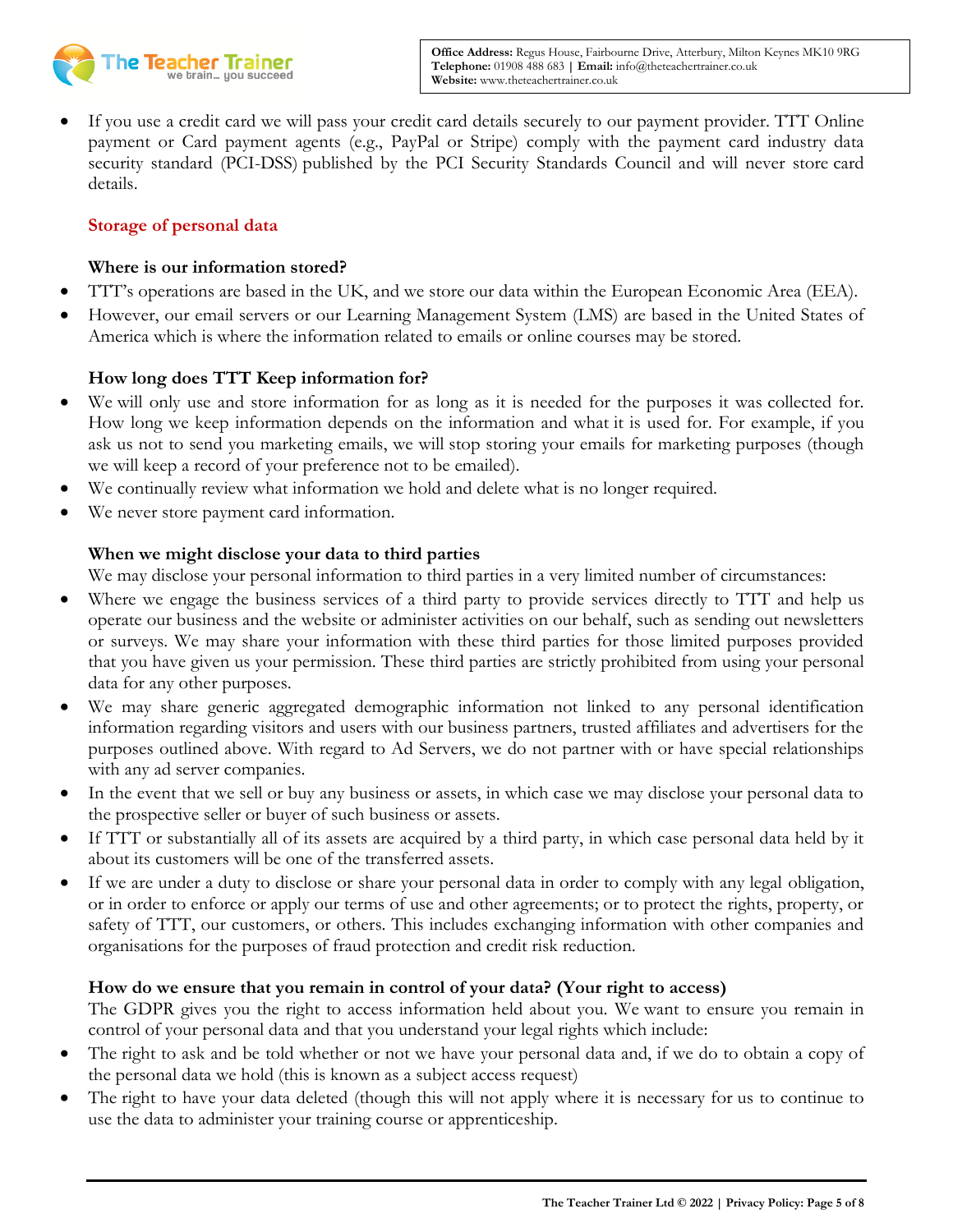

- The right to have incorrect data amended/corrected
- The right to object to your data being used for marketing purposes or profiling

Please note that there are some exceptions to the rights above and, although we will always try to respond to your satisfaction, there may be situations where we are unable to do so. If you would like further information on your rights please write to or email our Data Protection Officer at [dataprotectionofficer@theteachertrainer.co.uk.](mailto:dataprotectionofficer@theteachertrainer.co.uk) We can provide you with a subject access form template which includes guidance on how to make your request and will help us respond more quickly. Please contact us for a copy of this.

• Any access request is not subject to a fee unless the requests are unreasonable in which case a fee may be charged and will be disclosed at the time of request. A copy of the information held about you by us can be requested by writing to us at [dataprotectionofficer@theteachertrainer.co.uk.](mailto:dataprotectionofficer@theteachertrainer.co.uk)

# **Variations to the policy**

- From time to time, we may use customer information for new, unanticipated uses that have not been previously disclosed in our privacy notice. If our information practices change at some time in the future we will post the policy changes to our website to notify you of these changes. For these new purposes, we will only use data collected from the time of the policy change forward. If you are concerned about how your information is being used, you should check back at our website periodically.
- Customers may prevent their information from being used for purposes other than those for which it was originally collected by emailing.
- If you feel that this website is not following its stated information policy, you may contact use by email or by phone.

# **Complaints**

- You can complain to TTT directly by contacting our Data Protection Officer using the contact details set out above. If you would like to make a complaint which does not directly relate to your data protection and privacy rights please see TTT's complaints policy which is available on our website [www.theteachertrainer.co.uk.](http://www.theteachertrainer.co.uk/)
- If you are not happy with our response, or you believe that your data protection or privacy rights have been infringed, you can complain to the UK Information Commissioner's Office which regulates and enforces data protection law in the UK. Details of how to do this can be found at [https://ico.org.uk/.](https://ico.org.uk/)

## **Cookies and links to other sites**

## **Our use of IP addresses and cookies**

We may collect information about your computer, including (where available) your IP address, operating system and browser type, for system administration and to analyse aggregate information. This is statistical data about our users' browsing actions and patterns and does not identify any individual(s).

For the same reason, we may obtain information about your general internet usage by using a cookie file. A cookie is a small file which asks permission to be placed on your computer's hard drive. Once you agree, the file is added, and the cookie helps analyse web traffic or lets you know when you visit a particular site. Cookies allow web applications to respond to you as an individual. The web application can tailor its operations to your needs, likes and dislikes by gathering and remembering information about your preferences.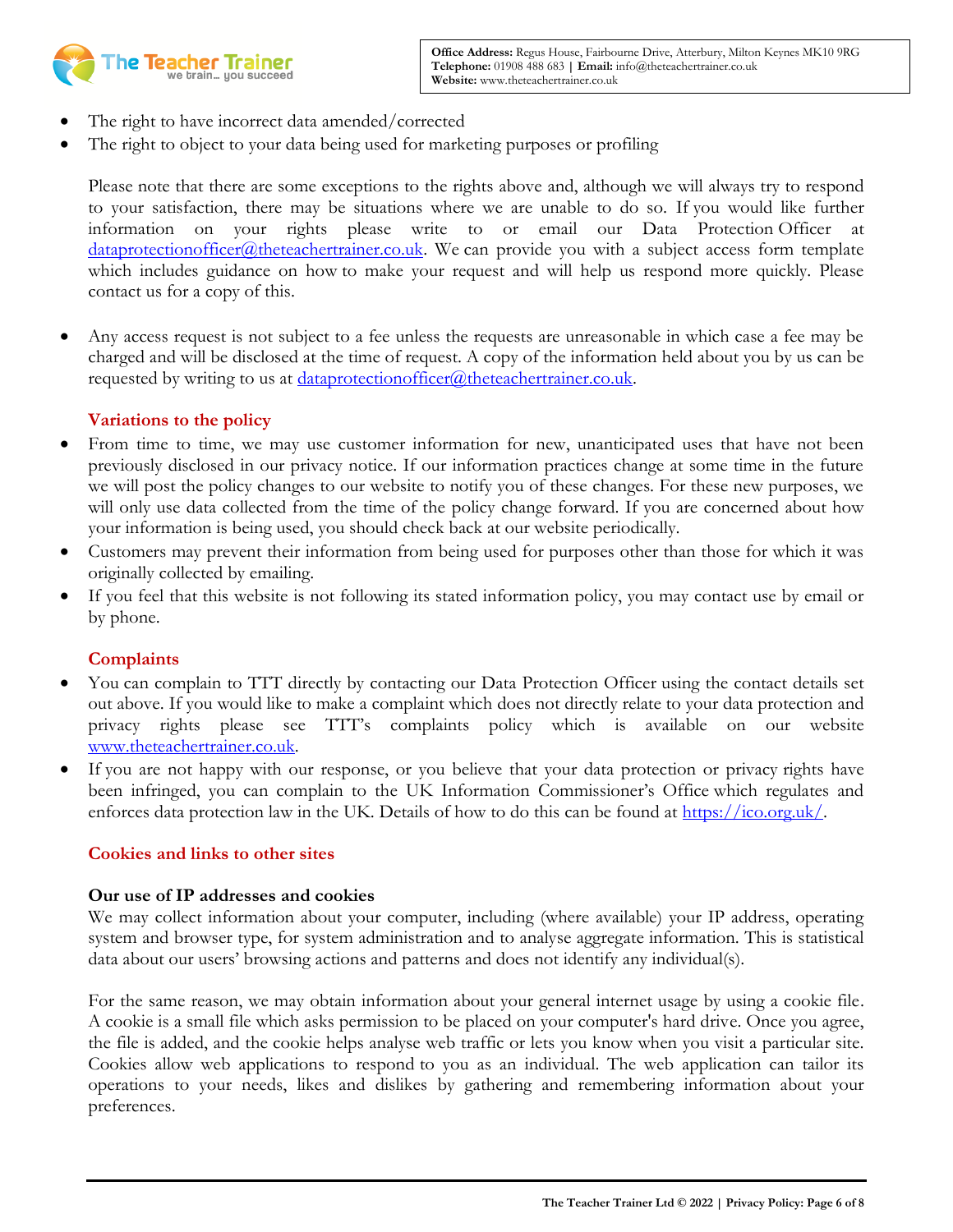

Cookies enable us:

- To estimate our audience size and usage pattern
- To store information about your preferences, and so allow us to customise our website according to user needs
- To speed up your searches
- To recognize you when you return to our site

We use traffic log cookies to identify which pages are being used. This helps us analyse data about web page traffic and improve our website in order to tailor it to customer needs. We only use this information for statistical analysis purposes and then the data is removed from the system.

Overall, cookies help us provide you with a better website, by enabling us to monitor which pages you find useful and which you do not. A cookie in no way gives us access to your computer or any information about you, other than the data you choose to share with us.

By using the website of The Teacher Trainer Ltd, you consent to the usage of data captured by the use of cookies. You can choose to accept or decline cookies. Most web browsers automatically accept cookies, but you can usually modify your browser setting to decline cookies if you prefer. Unless you have adjusted your browser setting so that it will refuse cookies, our system will issue cookies when you log on to our site. Declining cookies may prevent you from taking full advantage of the website.

# **The third-party tools we use:**

- a) **Google Analytics:** Page views, source and time spent on website are part of the user website activities information we can see with this cookie. This information cannot be tracked back to any individuals as it is displayed as depersonalised numbers; this is in order to help protect your privacy whilst using our website. Using Google Analytics, we can take account of which content is popular, helping us to provide you with reading and viewing materials which you will enjoy and find useful in the future. We also use Google Analytics Remarketing cookies to display adverts on third party websites to our past site users, based on their past visits. The data we collect will only be used in accordance with our own Privacy Policy and Google's [Privacy Policy.](https://developers.google.com/analytics/devguides/collection/analyticsjs/cookie-usage) Should you not wish for your website visits to be recorded by Google Analytics, you are able to opt-out with the addition of a browser add-on: Google Analytics [Opt-out Browser Add-on.](https://tools.google.com/dlpage/gaoptout/)
- b) **Google Analytics Advertiser:** We use Google Analytics Advertiser features, which helps us to better understand site visitors, via anonymised data. This can include collecting information from:
- Google Display Network Impression Reporting
- DoubleClick Platform integrations
- Google Analytics Demographics and Interest Reporting
- Remarketing with Google Analytics

This information is collected via Google advertising cookies and anonymous identifiers, in addition to data collected through the standard Google Analytics implementation. It allows us to understand what type of users visit the site, which then allows us to improve the website's offerings for a better user experience.